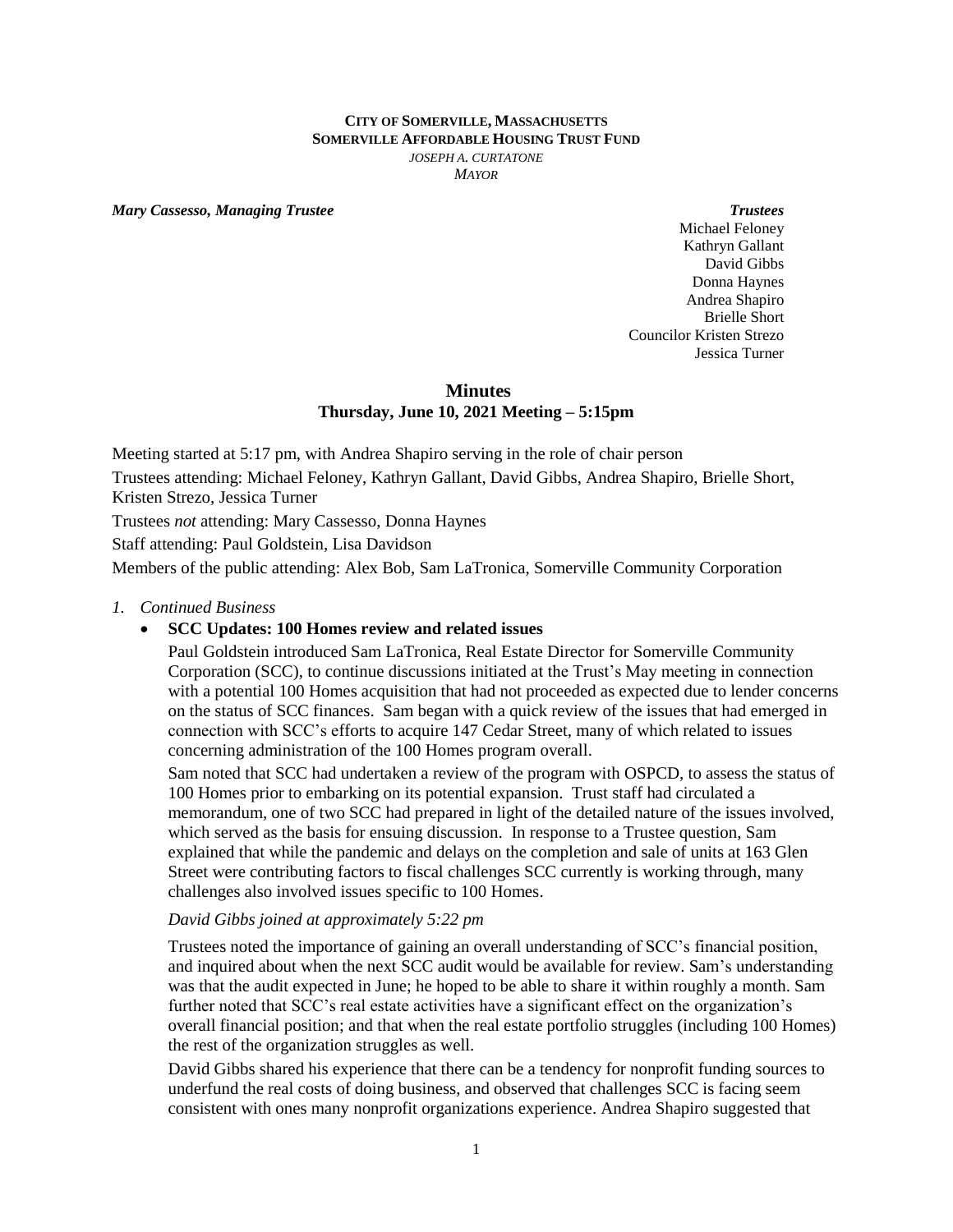Sam walk through each issue outlined in the memo and the potential solutions identified along with critical issues. All of the issues covered in SCC's first memo are part of the overall challenge of underwriting assumptions.

## *Kristen Strezo joined the meeting at 5:42 pm*

#### Issue 1-Operating Expenses.

SCC's staff generally sees operating expenses in project operating budgets as being underfunded. Sam noted that other SCC projects have substantially higher operating expenses. He explained that the operating expense that were underwritten for initial 100 Homes acquisitions have fallen short of actual operating expenses. A first step to a possible solution would be to determine what a reasonable increase in operating expenses would be for future pro formas, so that when properties are evaluated for a potential acquisition, operating expenses are adequately funded in the operating budgets.

Sam acknowledged that increasing the operating expenses levels in future pro formas would require an increased subsidy for future acquisitions, which would require more funding from the Trust or other potential sources.

Brielle Short asked about the ability to increase tenant satisfaction and retention with an increase in operating expenses. Brielle noted that at least three SHC tenants in 100 Homes units are dissatisfied with how the units are being managed and have indicated they are desperate to leave those units.

Mike mentioned two areas identified as ones for comparative savings, when the program was originally designed. Accounting and legal costs both were projected to be lower than on "big tax credit deals". Mike also noted the inherent challenges of managing a scattered site portfolio like that of 100 Homes as it relates to operating expenses.

# Issue 2: Vacancy Rates

Sam explained that SCC originally underwrote 100 Homes acquisitions using a projected 5% vacancy rate. Vacancy rate for these units ran closer to 8%.Sam further explained that extended vacancies are often the result of potential tenants having to go through a rigorous income certification process, and that some units were in need of rehab or repair before they could be occupied. A potential the solution for this issue would be to underwrite an increased vacancy rate for future projections; Sam acknowledged this would pose similar challenges as increasing operating expenses.

Katie Gallant noted that SHA has issued Section 8 vouchers to households trying to utilize them, and that could be used to help fill some of the vacant units. David also indicated CAAS potentially could help with efforts to fill vacant units. Paul noted he would provide contact information so that Katie and David could follow up with Sam after the meeting.

Kristen Strezo posed a question with regard to the status of the Managing Trustee. Mike explained that Mary Cassesso expected to be taking a leave of absence from the Trust. Mike noted that Mary's decision to take a leave of absence was a recent development, with Mary having communicated regarding it within the last several days, and that this item will be revisited with regards to naming an acting Managing Trustee in her stead.

Brielle suggested to Sam that SCC consider working with Permanent Supportive Housing programs, and noted that the units in those programs are rarely, if ever, vacant. Brielle also suggested Project Based vouchers which are issued by DHCD and can pay for up to 60 days of vacancy as a possible solution.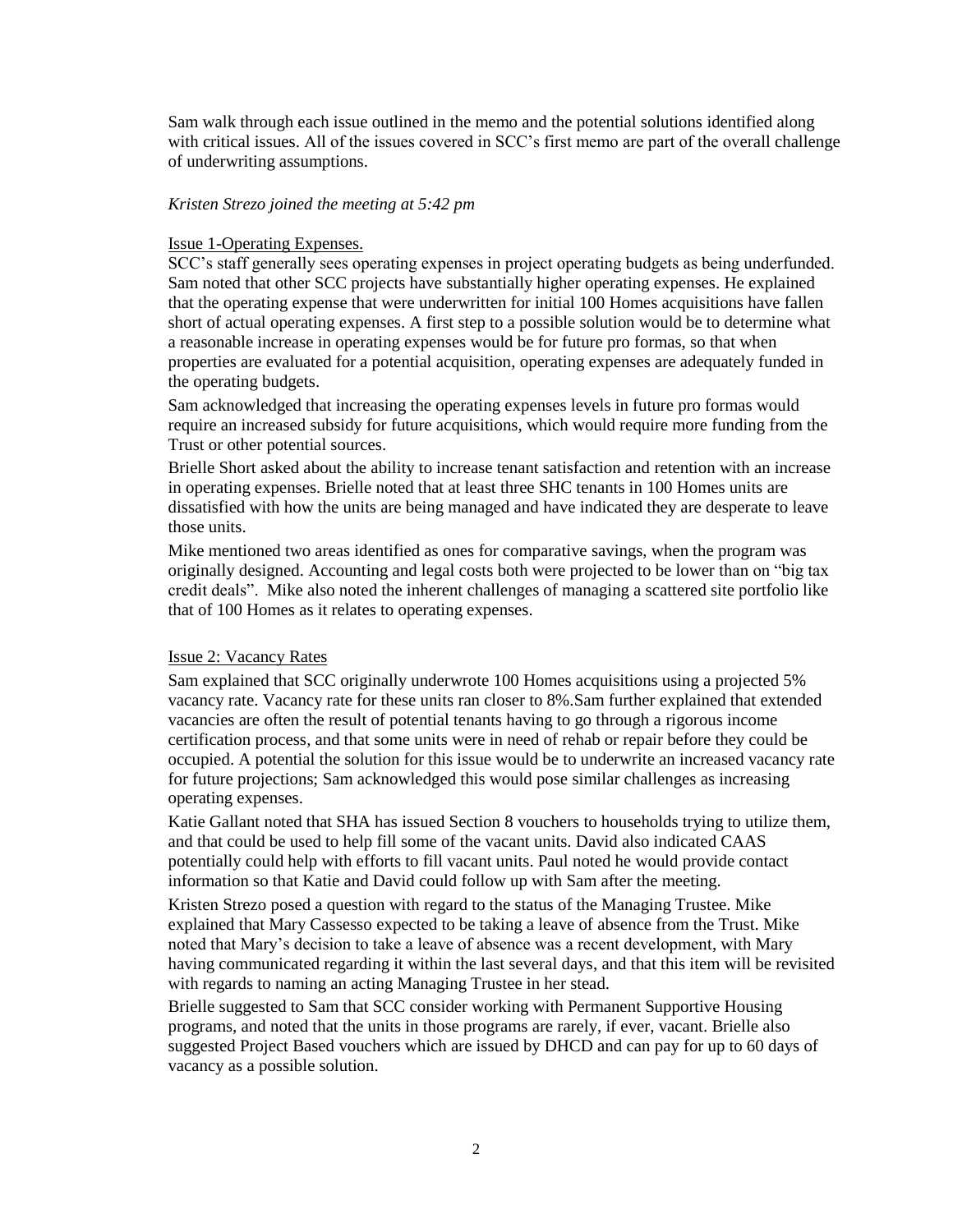## *Andrea Shapiro left the meeting at 6:00 pm, Mike Feloney assumed the role as chair following her departure*

## Issue 3: 100 % AMI Units.

Sam next described challenges SCC is having in regard to filling 100% AMI units. He noted that the rent for most 100% AMI units are similar to market rent, and that the various requirements for potential tenants, notably the income certification process, makes these units harder to fill. Some tenants have opted instead for market rate units which have similar or less rent without such requirements. Sam indicated that SCC is relying on voucher holders to fill these units. Brielle mentioned that 100% AMI units are above HUD's Fair Market Rent, so most vouchers would not be a particular benefit.

Jess Turner noted that many residents in the Clarendon public housing development would like to relocate, and noted they would prefer a vacant 100 Homes unit.

Sam outlined potential solutions for the issues of filling 100% AMI units:

- o Use additional subsidy to buy down the affordability of the units, creating less debt service.
- o Change the AMI restriction which would lower the rent.
- o Raising the income limit which would widen the pool of applicants.
- o Rebranding the units as market units and eliminate the income certification requirement.

David noted that his initial sense is that there is more of a demand for units with lower AMI, and suggested that a deeper dive is warranted into assessing the needs of various income tiers. Mike noted the Housing Needs Assessment which is currently being completed may be a resource for this. Sam reiterated that demand is clearly higher for lower AMI units.

Brielle asked Sam to further explain what the potential solution of increasing the amount of subsidy on 100% units to buy down the affordability would mean for the Trust, and asked if SCC would be approaching the Trust for more funding to accomplish this. Sam indicated that approaching the Trust for additional funding was one option SCC was considering, but also acknowledged SCC would be looking into additional funding sources as well. Brielle indicated it would be helpful to see a breakdown of how much subsidy was needed in order to buy down the affordability of the units. Sam noted that the 100 Homes Guidelines specify that the program should include a certain amount of units at different income tiers, and noted that lenders are more likely to finance projects with 100% AMI units as they produce more rent than lower tiered units.

In the interest of time, Trustees did not provide feedback or pose questions regarding the final *two issues that Sam presented*

#### Issue 4: Inflexibility of Rents.

Sam discussed the challenges of not being able to adjust rents accordingly based on location/amenities and other factors that a market rate unit would take into consideration. For example two 80% AMI units would incur the same rent, but could be vastly different in what they offer for tenants. Tenants often ask why the rent has not been adjusted for those reasons, and this has led to increased vacancy rates. This issue is a direct result of having scattered sites across the city with larger developments in one location, this is not an issue.

Sam outlined the potential solutions regarding the inflexibility of rents for 100 Homes units:

o Finding some sort of percentage to underwrite the rents which would allow for a cushion to help with pro forma projections.